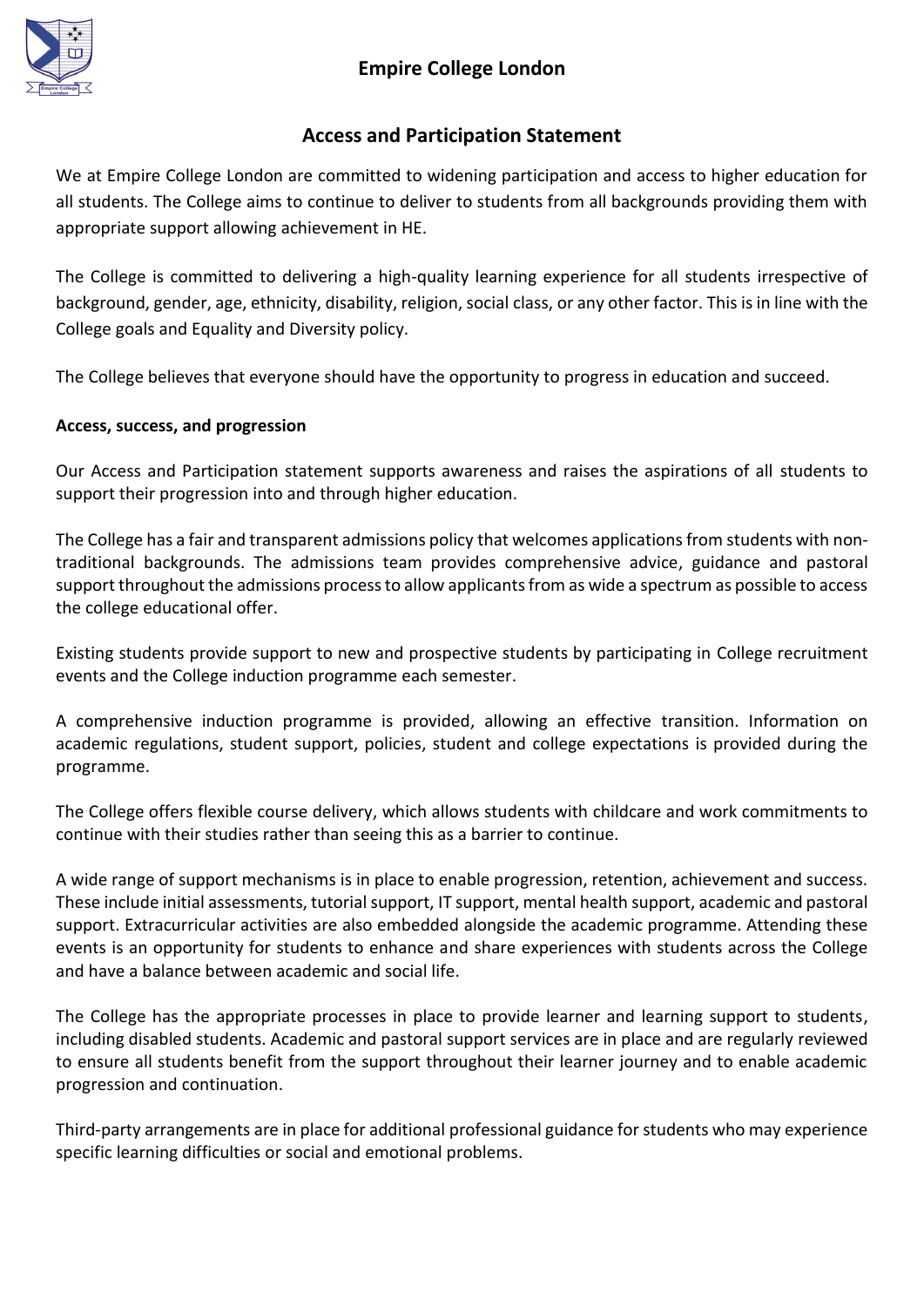## **Empire College London**



The retention and achievement of students are monitored throughout the academic year. This allows the College to intervene at early stages to provide and identify the necessary support needed for those students who may require additional support.

The College offers a careers preparation service to students, which include CV writing and interview techniques. Employer engagement is embedded in course delivery to develop transferable skills. The College supports students to both employment and into further HE.

The College holds a strong track record of attracting and retaining students from diverse groups on Higher Education programmes. The College is continuing to focus on the recruitment of students to Higher Education from under-represented groups, including:

- Mature learners
- BAME Groups
- Disabled learners

The Higher Education portfolio currently consists of Higher National Certificate in Business, Higher National Diploma in Business (Business Management), Diploma in Education and Training. We are continually looking to develop and enhance the HE provision to meet the needs of prospective and current students to support access, success and progression.

The College will continue to:

- **Implement effective targeted marketing to encourage prospective students who would not otherwise think about or consider entering Higher education.**
- **Provide Prospective students with accurate and timely information, which will allow them to make informed decisions.**
- **Offer flexible course delivery to meet the needs of students and support progression, retention, and success.**
- **Offer a wide range of appropriate student support mechanisms throughout the learner journey to enable progression, retention, achievement, and success.**
- **Provide Higher Education that is accessible for all.**

The effectiveness of the above measures has resulted in:

- a. 82% retention rate in all courses in the 2020-2021 academic year.
- b. 87% success rate in all courses in 2020-2021 Academic year.
- c. 88% of HND Business management students progressed from the first to the second year of the course.
- d. More than 60 % of students returned to complete the HND ( $2^{nd}$  year) after successfully completing the HNC.